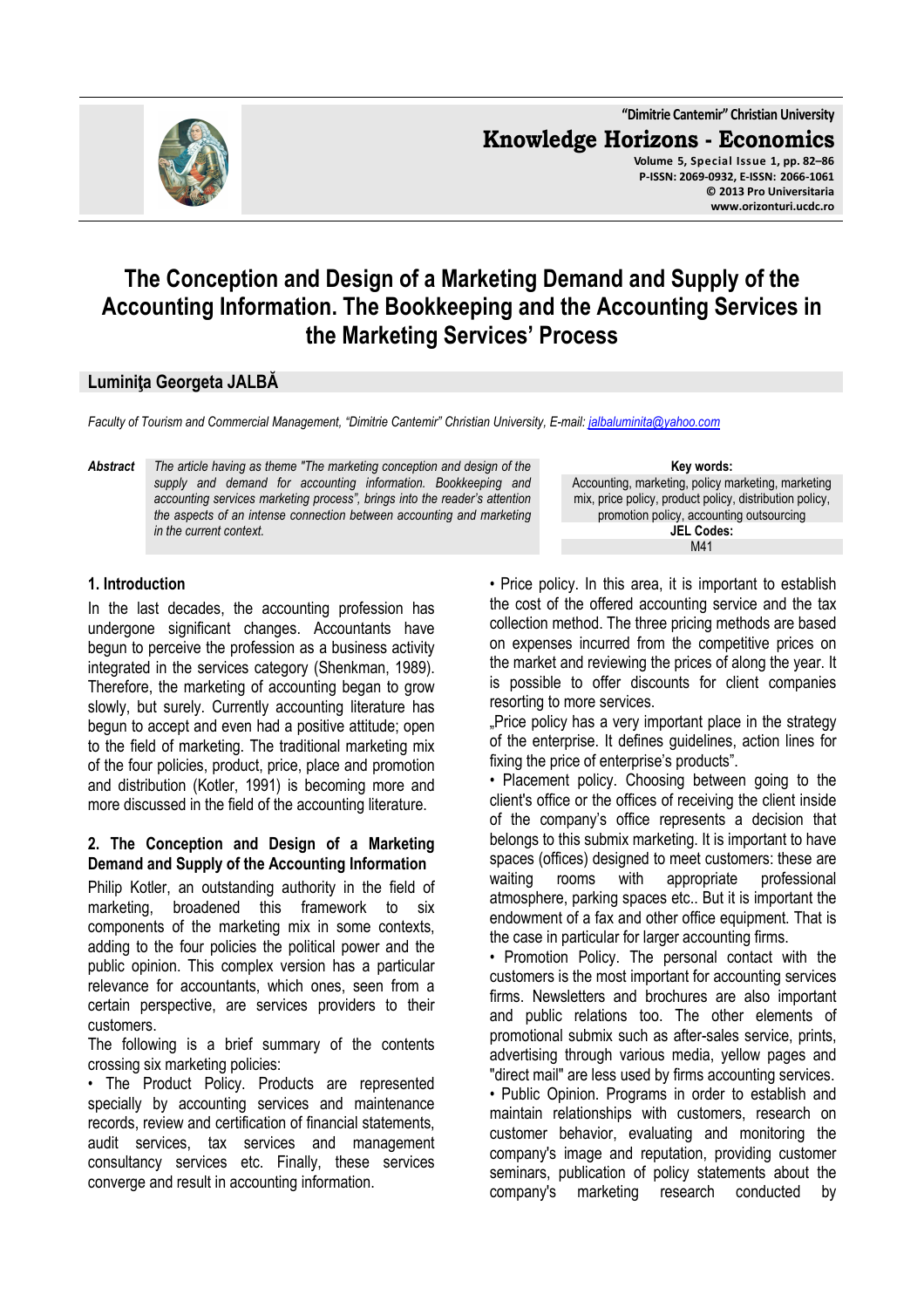specialized organizations etc. are all marketing activities of accounting firms that may be included in this category.

• Politics and controversies in the field of accounting. Especially in this area should be the focus of the bodies of the accounting profession, with the Chamber of Commerce and Industry, contacts with industry, government and local community representatives, involved in the community's life etc.

An effective marketing process begins with studying the needs and desires of customers and the extent to which these are made by the company. A brief analysis highlights the following elements:

1. Accountants often lose from their sight the purpose for which they are requested by customers. The money, along with methods of saves, retains or make, is, in fact, the central reason that companies and organizations need an accountant;

2. Aid in troubleshooting. In general it is financial problems such as taxes, cash flow, profit down;

3. Aid in preventing problems. This is where successful accountant shines;

4. Experience with the client. This is especially important when the client is important as size. Customers have confidence in someone who understands their type of business. On the other hand, they will not pay for the accountant's education in a particular field. In conclusion, as the accountant knows more about the actual or potential customer, the more his chance to get or keep the client is greater;

5. Attention. This is very important for everyone. We are generally more tolerant and understanding toward those people who seem to take care of us and we seem to pay attention even if not always he/she succeeds in what we want from them;

6. Availability. Many customers have changed their accountant because it was not available in person, by phone or fax when he/she was needed;

7. New ideas. These relate mainly to financial problems, but not only. Everyone needs new ideas about their own business and personal matters. Sometimes people are not aware of this until someone gives these ideas. However, consciously or unconsciously, customers are looking for new ideas from their accountants;

8. Punctuality. This is a necessity. Some accountants work exceptionally well, but since not finish work on time, they lose customers. VAT returns, financial statements, reports and so on must be made on time;

9. Trust and safety. A customer must have confidence in its accountant done and even more to be quiet regarding its work. When the client starts worrying about his accountant's ability, it is a sign that latter he would renounce to this last one soon;

10. Prestige or recognition of authority in the field of accounting. Some customers want a reputable accounting firm or a well known accountant;

11. Following with perseverance. If the accountant says "I'll take care of it" or "I will have to return to work" means that the client is interested in business and following closely. Often-used excuses like: "I was very busy" are not accepted by customers. If the accountant is too busy to closely monitor the client's situation, the latter it will be interpreted as not enough important enough for him;

12. Advice about business. Because the accountants know the most about business and their customer's financial situation, the clients understand the accountants as people they can talk with of from whom the can receive advice concerning their management;

13. Personal advice. Sometimes clients even expect tips for their personal problems;

14. Accountant's behavior or that one of the accounting firm's employee in contact with the customer. Accounting firm employee is the one who, in fact, positively or negatively influences the accounting firm's image;

15. Value. Surprisingly, most customers do not want the lowest price for the accounting services, even if auditing services. What interests them is the value, the rapport value, quality-price;

16. Appropriate communication and understanding. Current and potential customers should feel that they can work with their accountant or with the employees that the accounting company offers them. This does not mean that the client"must like you". Very often anxious and insecure people make a special effort to be appreciated by their current or potential customers. Understanding, good communication and respect are necessary, even if customers do not particularly like their accountant.

17. Not any customer wants all items above. However, each actual or potential client is seeking some aspects of this list in his relationship with the accountants. The marketing process should begin with research existing, i.e. with the analyze how they perceive the company. Customers always perceive an accountant or the accounting firm like offering services from a different way with that in which they perceive themselves. The only way to find out what customers think is that they are asked. The idea of going to the customers and ask them what they think about their work and the company is often troublesome for some accountants. They believe that they are not qualified to judge their work; others feel it is degrading to ask customers what they think.

However, when the research program of the image that customers have about the company is running properly, they get positive results such as: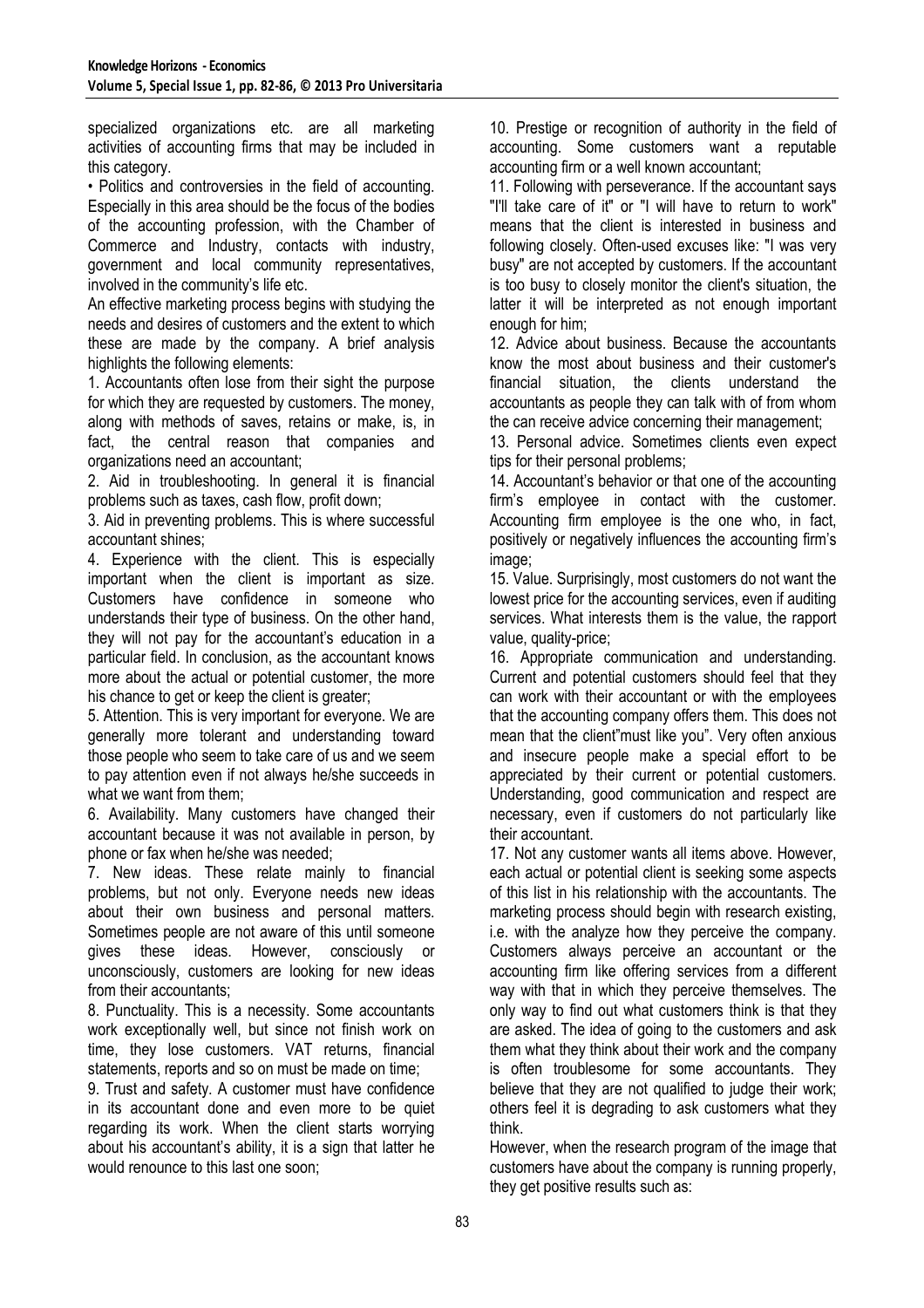1. Customers are impressed by the fact that the company is interested in their opinion;

2. Accountants will learn surprising things about how their company is perceived. In that way, positive and negative aspects will come in the light. Favorable points will be highlighted and shown to the customers, while still the negative aspects will be corrected;

3. Some misunderstandings can be corrected, because if not detected, they will lead to further loss of customers.

In a market economy, any organization and, in particular, an organization for profit, it devises its own policy, which designates its future development directions and concrete ways of making its policy that must ensure permanence in the market and especially the overall development.

A key component of the policy is that policy of the marketing companies that offer to their clients the possibility of a prompt real market's signal reception and allows a rapid adaptation to changes in the market with maximum efficiency. Thus, firms can properly assess market parameters and allocate appropriate resources available to real demand; they may refer to uncovered market segments and to comparative advantages over competitors.

Under current conditions, no enterprise can afford to operate without a clear, both short and long term to ensure its sustenance and rationality, its efficiency while the environment becomes more complex and dynamic.

Increasingly more accounting firms adopt marketing techniques. Successful companies provide services desired by consumers in an appropriate manner, at the right time and at an affordable price. Formulating term plans allow professionals to better handle the uncertain future. Regular review of marketing plans is that companies remain aware of market changes and make the adjustments for the needed services. Only when decisions are made about products, place and price the decisions concerning the promotion will be taken. Even though some professionals believe themselves to be above marketing, reality is another.

In 1977, Kotler and Connor suggested that professional accountants must cooperate with three significant forces. These are:

• assaults codes of the professional ethics;

- changing in customers' expectations;
- an increasing competition.

Kotler and Connor went on to consider that most professionals are not well equipped to work with these forces for several reasons:

1. The contempt for the business; few professionals see themselves as businessmen. Many claim to be motivated by providing services to customers and avoid talking about pricing.

2. Association concerning the codes of ethics of the profession; professionals forbid advertising and the direct dialing. Even in countries where they are not forbidden, its influence remained.

3. Equating marketing with selling. Most professionals equate marketing and selling. Marketing is a force with greater amplitude.

When you do not know the concepts and practices of marketing, accountants operate without having the necessary tools to be adapted to a constantly changing environment. Van Doren and Smith (1987) emphasize that professional accountants should recognize the practice as a business and develop a marketing plan and an ethical worth enabling better positioning in relation to customers. This marketing plan provides accounting services firms an objective framework that can be used to assess the market position of the company.

Accounting firms offer consulting, assessment, recording, organization, audit and taxation expertise. They provide some products with special features, in fact some accounting services. The emphasis is on availability, timeliness and ease of recovery orders. Services - are activities, benefits or satisfactions offered for sale that are an essentially intangible nature and do not result in the transfer of ownership of anything (Ph. Kotler). They are characterized by intangibility, inseparability, variability, perishability and lack of property about a certain thing. The intangibility - is the essential characteristic of services that expresses the impossibility of determining with the five human senses. And that is because they are not objects but "experience" which cannot be tested before being purchased.

Because of intangibility, consumers can compare the services in between for the determination of which it is involved a higher risk than buying the products and therefore the price of the service can be justified only by the quality.

It can be taken as sample these accounting firms or freelancers' accountants whom's price policy has certain peculiarities. Paradoxically, preparing the bill is an important part of the marketing program. This is expected by the customer with the enthusiasm with which it is expected a visit to the dentist. A series of monthly bills, lower grades are preferable to a ball at the end of the contract or, worse, a few months after the contract has ended. This has a positive effect on cash. Customers also forget or do not really know everything they do consulting firm. It is therefore important to carry out a descriptive bill which is psychologically pleasing as a result: the final amount seems small compared to the work described.

In the four marketing policies, price has a special place. In the accounting services marketing, pricing the fee is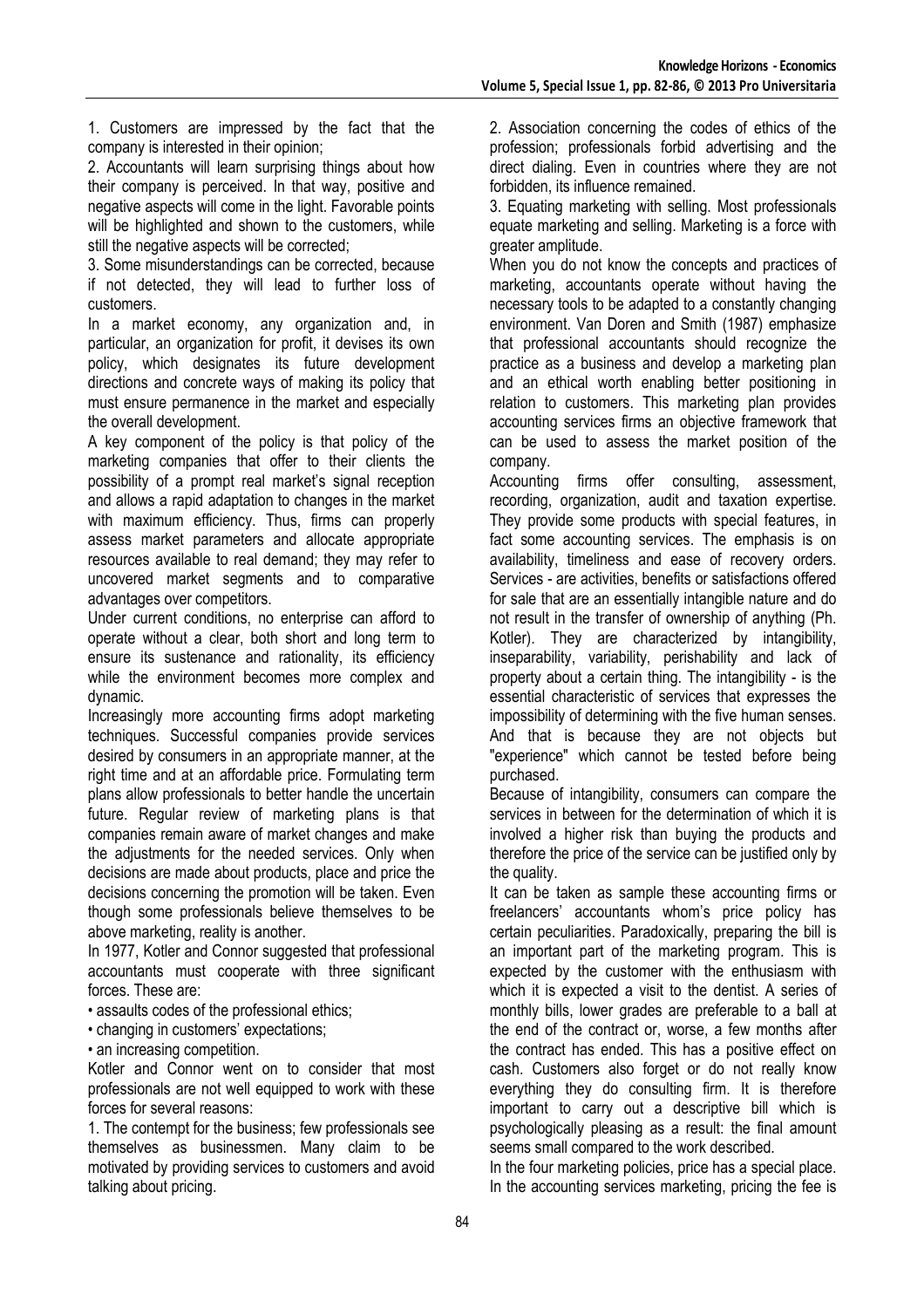otherwise. Whether accounting consulting firm's principle that the services offered on the market are the same and only at the lowest possible price, we can differentiate the competition or believe that reputation, employees and labor quality are more important and price is just the one of the many factors taken into consideration by the potential clients. In most cases, a very low priced firm is not selected, this being regarded with suspicion by potential clients.

There are numerous articles written and discussions about using advertising by accountants. Even if there are authors who are against it, there are many followers of advertising. Regulations usually follow the specialists. For accounting services, promotion is quite limited. An important activity to promote accounting services firms is the holding of seminars, sponsorship or simply their participation therein. Preferably that the company which provides accounting services to have one or a few people who will love and be good at "support seminars" on accounting issues. If none of the employees do not have such skills, at least some seminars can be sponsored with speakers from outside the company, such as a certain authority in the field of accounting. It is important to match audience with the debated topic. For example, a program offered by banks on the subject of how to interpret the financial statements of customers who apply for loans can be extremely effective and leads to customers of participating banks accounting firm recommendation.

Other good examples of target segments are insurance agencies, legal consultancy offices, and companies involved in a particular field. It is good that more seminars succeed over a relatively long period of time. One seminar may involve extremely high costs without leading to the estimated results.

Publication of articles in publications other than those of their own company is also an effective marketing activity. If one of the company's objectives or short term is to develop a professional image and a high reputation, then the publication of these articles can be considered a marketing tactic.

A program of conferences or a discussion program also could be a marketing objective of an accounting firm. Conferences can address groups of professionals or can be general discussion. The professionals will improve considerably to the accountant or professional reputation, but marketing will impact quite low. Instead, general speeches addressed to current and potential customers and reference groups can have a substantial marketing impact.

Inside of the accounting profession is very important the accounting firm's quality as a member of a professional group. Although it has to do too much marketing, because to act in a professional group, reputation is very important to be developed, in improving technical skills and establishing professional contacts.

To develop a program in order to attract potential customers is a marketing strategy well known. Target potential customers must be selected from lists drawn up by managers and business partners. You should not select too many potential customers, so a consulting firm will be able to cope with the workload. For each selected potential client it will be needed to prepare a dossier containing all sorts of information about it. Later, they will receive service offerings.

In Romania, the accounting offices have the ability to perform a diverse range of works derived from the following basic formulation:

A maintenance or supervision of accounting and the preparation or verification and certification of the balance sheet;

According assistance concerning the organization and bookkeeping;

An economic and financial analysis and economic evaluations;

Accounting and legal expertises;

Other works with financial, accounting, tax, administrative and informatics;

- A mandate for the censor.

As a single work, the organization and bookkeeping assistance, it is quite rare. First, because few directors ask to accounting and financial advice, and secondly, because most of them believe that this paper is taken into consideration inside of the accounting work.

Economic, financial and patrimonial evaluations are works with a lower level of expression in specific accounting works. This is because such works are executed by other professionals. Economic and financial analyzes required, usually as a result of a third-party application that the client enters in the business entity. Often analysis is required solely to assist in decision making by management. Regarding the economic evaluations, the appearance on the market of professional associations' specific works made for them to disperse.

In the framework of the accounting expertises the most important place is taken by the accounting expert legal accounting expertise, even if they occupy a fairly low as a share in all the work. The majority of the potential beneficiaries of accounting services call the professionals on the services market due to legal requirements for traffic accounting information. Lack of education in the use of accounting information has an impact on relations with professional accounting service recipients. In addition, these quantitative aspects predominance in presenting accounting information can reduce the informational value of the summaries, as a result of maintaining the state monopoly on normalization.